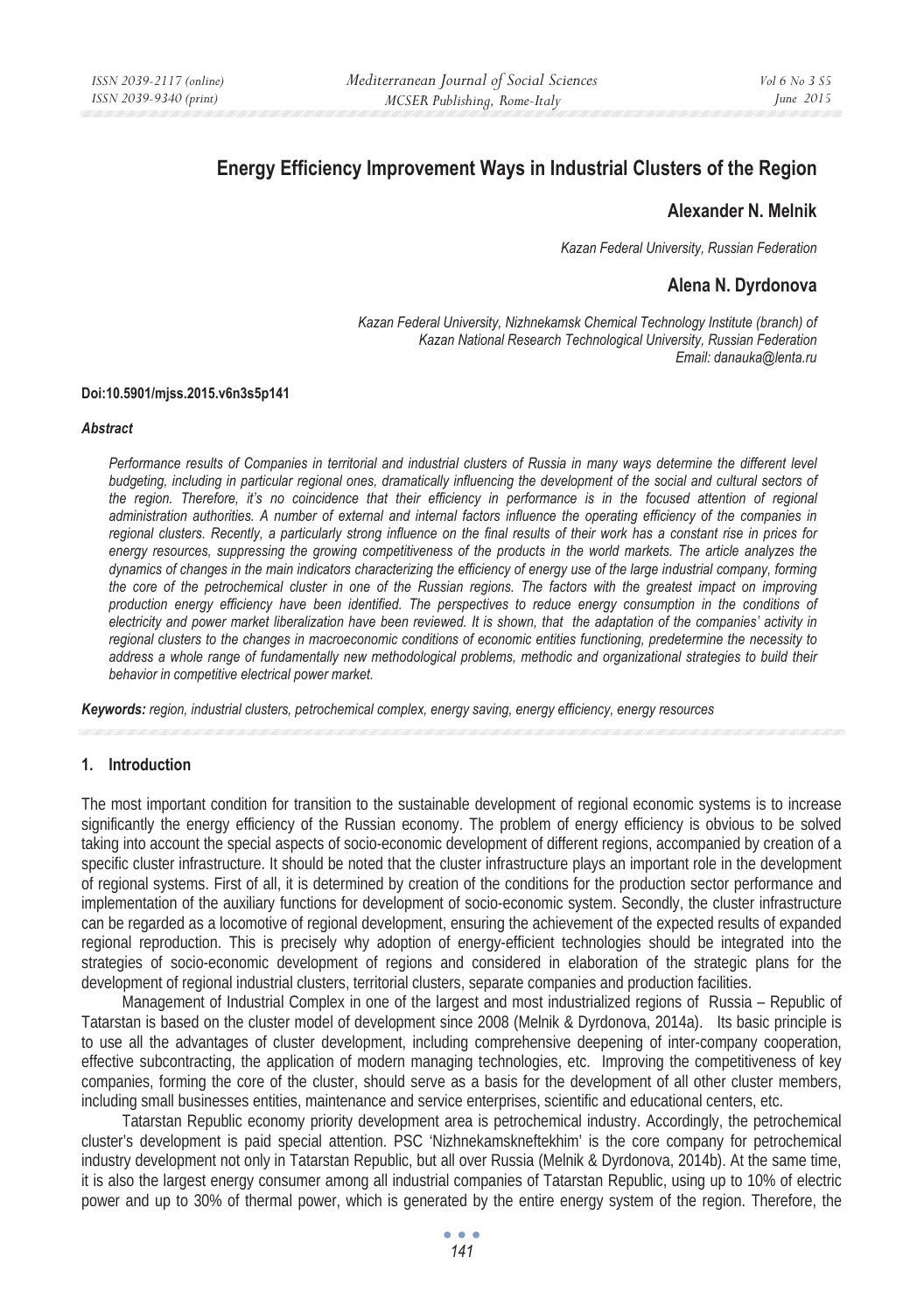issues of energy efficiency improvement in the modern conditions are particularly topical for it.

### **2. Literature Review**

Fundamentals of the cluster approach were set up by the US school of new forms of production process management, which was represented by theoretical and applied investigations carried out by M. Porter, M. Larenzen, P. Maskell, S. Rosenfeld, M. Storper, M. Enright and others (see Anisimova, 2013). The founder of the cluster approach M. Porter (2005) created a theory of industrial clusters which was based on the following conclusion from the theory of the Diamond Model of Competitive Advantages: conditions for giving rise to a competitive advantage for the involved regions become better when the firms functioning in one particular industry sector are geographically concentrated. According to the theory of regional clusters developed by M. Enright, competitive advantages resulting from performance of clusters emerge at the regional level rather than at the national one (Enright, 1992). Regional clusters represent the specific objects where the cluster policy can be implemented. It is the regional clusters that require the state authorities' attention and support for R&D organizations. From this point of view, the basic determinants for development of the regional clusters are the four sides of the rhomb of competitive advantages as defined by M. Porter.

Another foreign scientist S. Rosenfeld further developed the theory of regional clusters and investigated the communication channels between the firms (members of the cluster) and related organizations. Rosenfeld (1997) considered such communication channels as a significant element of the clusters. According to his approach, a regional cluster is more than just a geographically outlined concentration of interdependent firms. The firms also should have channels designed to facilitate production related transactions, dialogues and communication between middle and small size enterprises. This idea was further explicated by Maskell and Larenzen (2003) in the conclusion that setting up a networking cooperation between the firms based on a trust in the partner principle is the main prerequisite for formation of a competitive regional cluster and enhancement of the competitive ability of the firms being members of the cluster. French scientists J. Tolenado and D. Soulie defined a cluster as 'draw dies', or an interdependence between different economic sectors in terms of technological complexity levels, which is based upon a necessity of creation of technological links between industrial and economic sectors for proper realization of their potential advantages (Soulie, 1989; Tolenado, 1978). A Swedish scientist E. Dahmen defined a cluster as a combination of sectors, or 'development blocks' where a prerequisite for progress is availability of a linkage between an ability of one sector to develop and its ability to contribute to progress in another sector (Dahmen, 1950). In such conditions, development should take place on a phased basis, or along 'a vertical line of actions' within one industry sector connected with other sectors. Such a method may help achieving competitive advantages. According to V. Feldman's point of view expressed in his later theory, a cluster is a diversified group of industries interconnected by the supply and purchase correlations based upon a «cost – output» matrix (Feldman, 1999). A benefit of such an approach is that it proceeds from extensive empirical studies of diversification forms in different countries.

The problem of efficiency increasing in the strategic management of stable development of the economy in general and in regional industrial clusters, as well as the development of an effective regional and energy policy have been reviewed in the writings of I. Bergman, M. Fether, D. Husby, M. Enwright, A.G. Granberg and others. Significant contribution to development of energy-saving theory of chemical-technological processes and chemical engineering systems in the companies of petrochemical complex was made by R. Smith, J. Klemesh, V. Dowy, L. Puijaner.

Despite the numerous researches of the above problems, the lack of cohesive theory in energy-saving management and integral methodology of energy efficiency increase in the industrial clusters of the region is observed.

## **3. Research Methodology**

The analysis of the energy resources price dynamics in relation to the conditions of production and economic activity of PSC 'Nizhnekamskneftekhim', the results are given in table 1, revealed that within the period from 2010 to 2014 the price for the electric power increased by 2.1 times, for thermal power by 2.5 times and for the fuel consumed by 2 times. All this could not but affected, firstly, the total costs of the company, and secondly, the change in the share of energy costs in the production costs. Let's analyze the dynamics occurred on the basis of the data during the period under consideration, provided in table 2.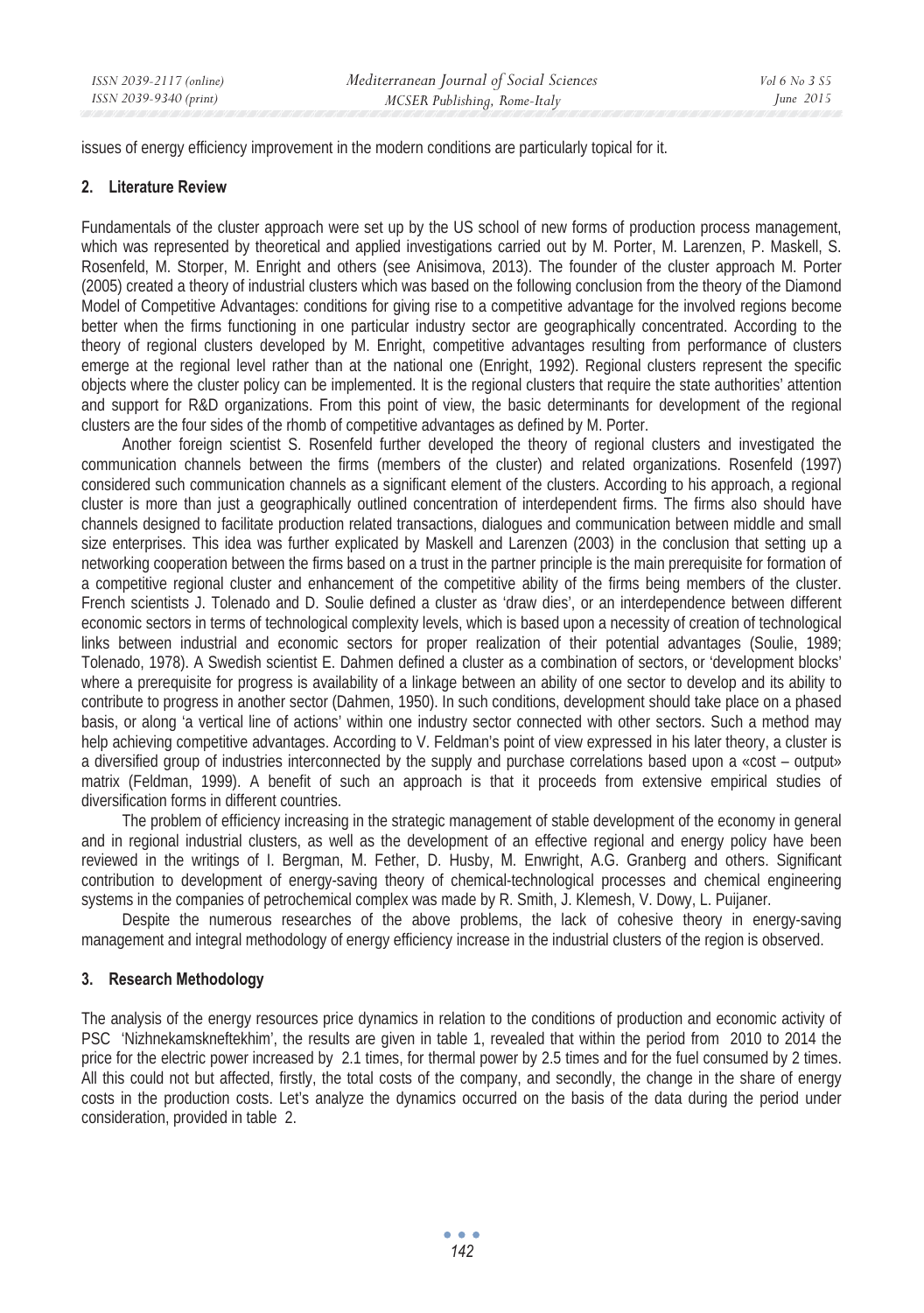| Energy resource  | 2010     | 2011     | 2012     | 2013      | 2014    | Increase in 2014 to 2010, % |
|------------------|----------|----------|----------|-----------|---------|-----------------------------|
| Electrical power | 0.81     | ነ 97     | l 19     | 1 51      | 1.70    | 110.26 (by 2.1 times)       |
| Thermal power    | 388.71   | 505.75   | 657.99   | 821 15    | 955.40  | 145.78 (by 2.5 times)       |
| Fuel             | 1 334 93 | 1 547 54 | 2 በ1በ 78 | 2 244.78. | 2692.30 | 101.68 (by 2,0 times)       |

**Table 1.** Price dynamics for the energy resources, purchased by PSC Nizhnekamskneftekhim, RUR

The information analysis, given in table 2, allowed drawing the following conclusions. First of all, it should be noted that throughout the duration of the entire period under study the continuous growth of energy costs share in total production costs is observed. In 2014 , due to agitation of consumer demand in the world market for the products of the company and the measures taken in the field of energy saving, the situation was significantly improved by reducing the share of energy costs in the production costs almost to 2% with an overall increase of production costs. A similar trend accompanies the change in the production energy intensity throughout the studied time interval.

**Table 2.** Dynamics of efficiency indicators in using the energy resources of PSC 'Nizhnekamskneftekhim'

| Indicators                                                       | 2010  | 2011           | 2012  | 2013  | 2014  |
|------------------------------------------------------------------|-------|----------------|-------|-------|-------|
| Share of energy costs in production costs, %                     | 19.39 | 18.94          | 19 12 | 2275  | 20.81 |
| Return on costs, %                                               | 27.34 | 24 74          | 22.73 | 16.07 | 24.60 |
| Energy efficiency (energy productivity), thous. rbl / thous rbl. | 6.57  | 659            | 6 42  | 5.10  | 5.99  |
| Energy intensity, thous. rbl/thous rbl.                          | N 15  | $^{\circ}$ 15. | ገ 16  | ) 20  |       |

Return on costs within 2010 – 2014 had a clearly expressed downward trend. This may be due to the gross profit growth rate over the specified period, which is inferior to the production costs growth rate. In 2014 the situation improved due to the reasons above enabling the company to increase the gross profit to 8.53% at the increase of return on cost.

Another efficiency indicator in the use of energy resources – energy efficiency (energy productivity), which characterizes the return on each ruble spent on the acquisition of energy resources, has a direction opposite to the dynamics of production energy intensity change.

Figure 1 shows company energy costs structure by energy types. As you can see from the information above the largest share in the structure of the energy costs is taken by the thermal power (in average  $\approx 63\%$ ). The share of electric power costs is  $\approx$  27%, and of fuel  $\approx$  11%.



**Figure 1.** Energy costs structure in PSC Nizhnekamskneftekhim, %

Thus, in 2014 PSC Nizhnekamskneftekhim succeeded in overcoming the consequences of the financial crisis, as evidenced by the growth of business profits, increasing profitability and other indicators improved. It should be noted a significant contribution to improving the company performance was made by the increase of production energy efficiency, which allowed lowering the share of energy costs in the production costs structure in 2014 due to the measures taken, energy intensity was lowered, energy efficiency (energy productivity) was increased, thus enabling the increase the return on production investment.

This is largely due to implementation of energy saving programs in PSC Nizhnekamskneftekhim. Within the Third Energy saving program duration, implemented during the period under consideration from 2010 to 2014, over 300 energy-efficient measures were taken, which priorities were aimed at lowering the power consumption share for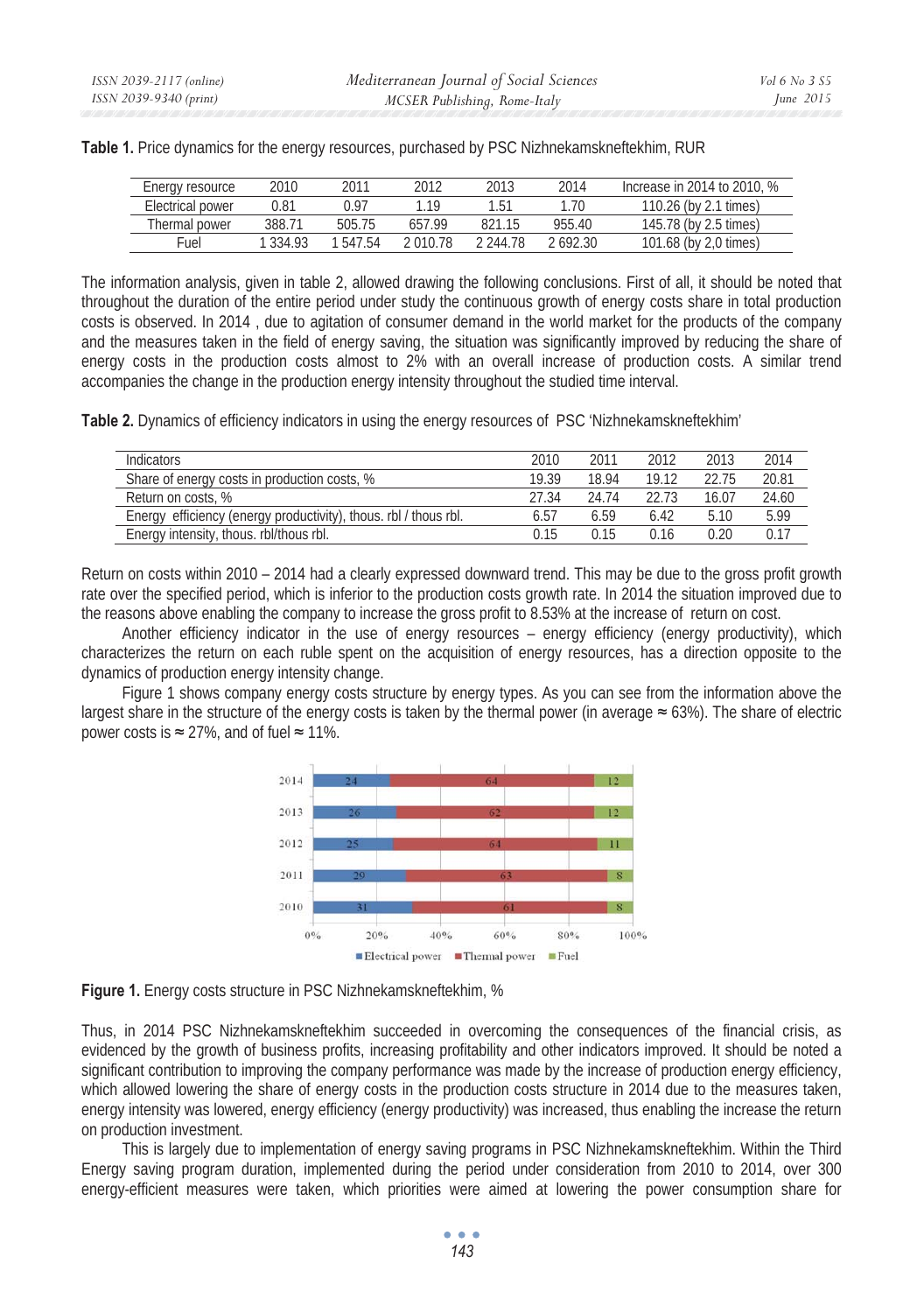| ISSN 2039-2117 (online) | Mediterranean Journal of Social Sciences | Vol 6 No. 3 S5 |
|-------------------------|------------------------------------------|----------------|
| ISSN 2039-9340 (print)  | MCSER Publishing, Rome-Italy             | June 2015      |
|                         |                                          |                |

petrochemical production; removal of the equipment exceeding the life cycle from service; introduction of advanced energy-saving technologies; increasing the energy efficiency of the existing units; reduction of energy losses in the energy networks; optimization of heat, steam supply; reduction of energy consumption for own needs; training and retraining of personnel in the field of energy saving and etc. Due to their implementation the economic effect achieved was equal to 189 mln. rubl. At the present time some additional actions aimed at curtailment of energy resources, feedstock and material consumption are being incorporated into the Program.

### **4. Findings and Discussion**

Comprehensive energy efficiency policy execution in all structural subdivisions is going to become the most important strategic task, aimed at improving the competitiveness of its products on the Russian and foreign market (Sadriev, 2014). The absolute company achievement in energy saving field over the considered period is the fact that they managed to maintain the production energy intensity within the range 0.15-0.20 (table 2) despite the constant growth of energy tariffs. However, despite the global work performed, in our opinion, the opportunities to reduce the energy costs at present are not fully taken. First of all, it refers to the new possibilities, created by the conditions of the wholesale market for electricity and power.

The point is that liberalization of the energy market in Russia in the nearest future will have a significant impact on development of the domestic economy and will result in significant changes both in the energy producers performance and its customers, including, in particular, the petrochemical industry, characterized as it was shown above, by a high level of production energy intensity. By now, the energy market has almost fully formed new conditions and opportunities for improving the efficient use of energy resources not only through the use of the internal reserves of energy saving, but also as a result of implementing the new features provided by consumers energy products in a liberalized market of electric energy and power. Therefore, electricity and power market liberalization in Russia can be assessed as a new factor appeared, having a significant impact on competitiveness of the industrial companies. First of all, it refers to the petrochemical industry enterprises.

At that the greatest possibilities are open to the companies entered the wholesale market. Market mechanisms being used may ensure the measurable benefits (Melnik & Lukishina, 2014). Firstly, this is the opportunity to purchase electricity and power under favorable market conditions at a lower price or sell it at a higher price. Secondly, electric energy costs saving within the predicted values regardless of external factors change with the help of hedging instruments provided on the wholesale market. Thirdly, the additional profits resulting from the use of the derivative financial instruments, available on the energy market.

Special emphasis should be made on the fact, that the activity of the company in the wholesale electricity and power market for the purpose of additional profit taking is brand new for the Russian companies with very specific implementation nature. Therefore, in our opinion, it may be separated into an independent type of business, where two directions are clearly traced. Firstly, the purchase of electrical power directly from the generating companies within the frame of bilateral agreements for the purpose of further resale at a higher price on the market for the day ahead. Secondly, purchase and sale of the derivative financial instruments at power exchange.

In case of receiving a new status of a full member of the electricity and power market in terms of its liberalization, companies also for the first time gain massive opportunities for shaping their own energy strategies (Melnik et al., 2014). However, they will no longer be limited only by looking for the ways to reduce energy costs by implementing energy saving measures. Their opportunities will be significantly enhanced as a result of the benefits generated in real time market pricing mechanisms for energy products.

### **5. Concluding Remarks**

The lack of researches made by Russian and foreign scientists, aimed at identifying any possible consequences of electricity and power market liberalization for Russian economy performance and development of methods for adapting company energy costs management systems to the conditions of electricity and power market liberalization confirms the necessity of the further works in this direction.

In our opinion, adaptation of PSC Nizhnekamskneftekhim activities to the changes, occurred in the macroeconomic conditions of company performance, predetermine the necessity to address a whole range of fundamentally new methodological problems, methodic and organizational strategies to build the behavior of the companies in competitive electricity power market. However, their solution will contribute to the further company opportunities enhancement in searching the reserves of energy efficiency increase and competitive growth of the products, allowing to switch the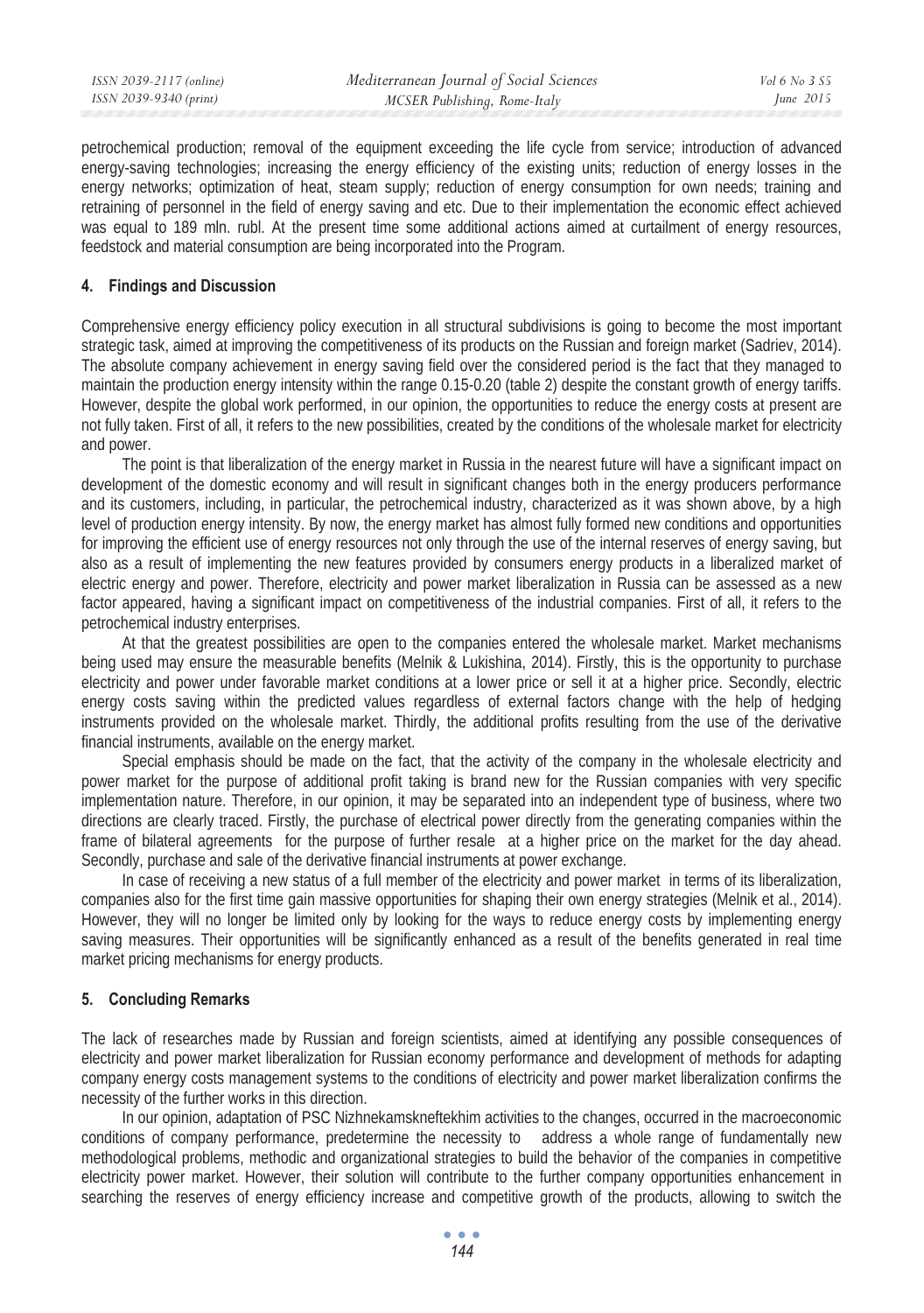activity in the energy-saving sector to the solution plane of the challenges which the company faces.

### **6. Acknowledgement**

This work was funded by the subsidy allocated to Kazan Federal University for the project part of the state assignment in the sphere of scientific activities.

### **References**

- Anisimova, T.Y. (2013). Energy economic analysis of corporate activities in the system of energy management. *World Applied Sciences Journal*, 27(13A), 570-575.
- Dahmen, E. (1950). *Business and development of Swedish industry, 1919-1939*. Stockholm.
- Enright, M.J. (1992). Why Clusters are the Way to Win the Game? *Word Link,* 5, 24-25.
- Feldman, V.P. (1999). Innovation in cities: Science, based on diversity, specialization and localization competition. *European Economic Review*, 43, 409-429.
- Maskell, P., & Larenzen, M. (2003). *The Cluster as Market Organization*. DRUID Working Paper, 14.
- Melnik, A.N., & Dyrdonova, A.N. (2014a). Formation and development of industrial clusters in the region. *SGEM 2014 International Multidisciplinary Scientific Conferences on Social Sciences and Arts*, 3, 215-222.
- Melnik, A.N., & Dyrdonova, A.N. (2014b). Infrastructural support for development of the territorial petrochemical cluster. *Mediterranean Journal of Social Sciences*, 5 (18), 299-304.
- Melnik, A.N., & Lukishina, L.V. (2014). The use of index approach for enterprise energy strategy formation. *Mediterranean Journal of Social Sciences*, 5 (18), 289-292.
- Melnik, A.N., Ermolaev, K.A., & Antonova, N.V. (2014). Stages in formalizing energy conservation and efficiency management in industrial enterprises. *Mediterranean Journal of Social Sciences*, 5 (12), 173-176.
- Porter, M. (2005). *Competition*: Per. from English. Moscow: Publishing House «Williams».
- Rosenfeld, S.A. (1997). Bringing Business Clusters into the Mainstream of Economic Development. *European Planning Studies*. 5, 3-23.
- Sadriev, A.R. (2014). World patent practice analysis in the area of energy-efficient and energy-saving technologies. *Mediterranean Journal of Social Sciences*, 5 (18), 283-288.
- Soulie, D. (1989). *Filieres de Production et Integration Vertical*. Janvier: Annales des Mines.
- Tolenado, J.A. (1978). Propjs des Filires Industrielles. *Revue d'Economie Industrielle*, 6 (4), 149-158.